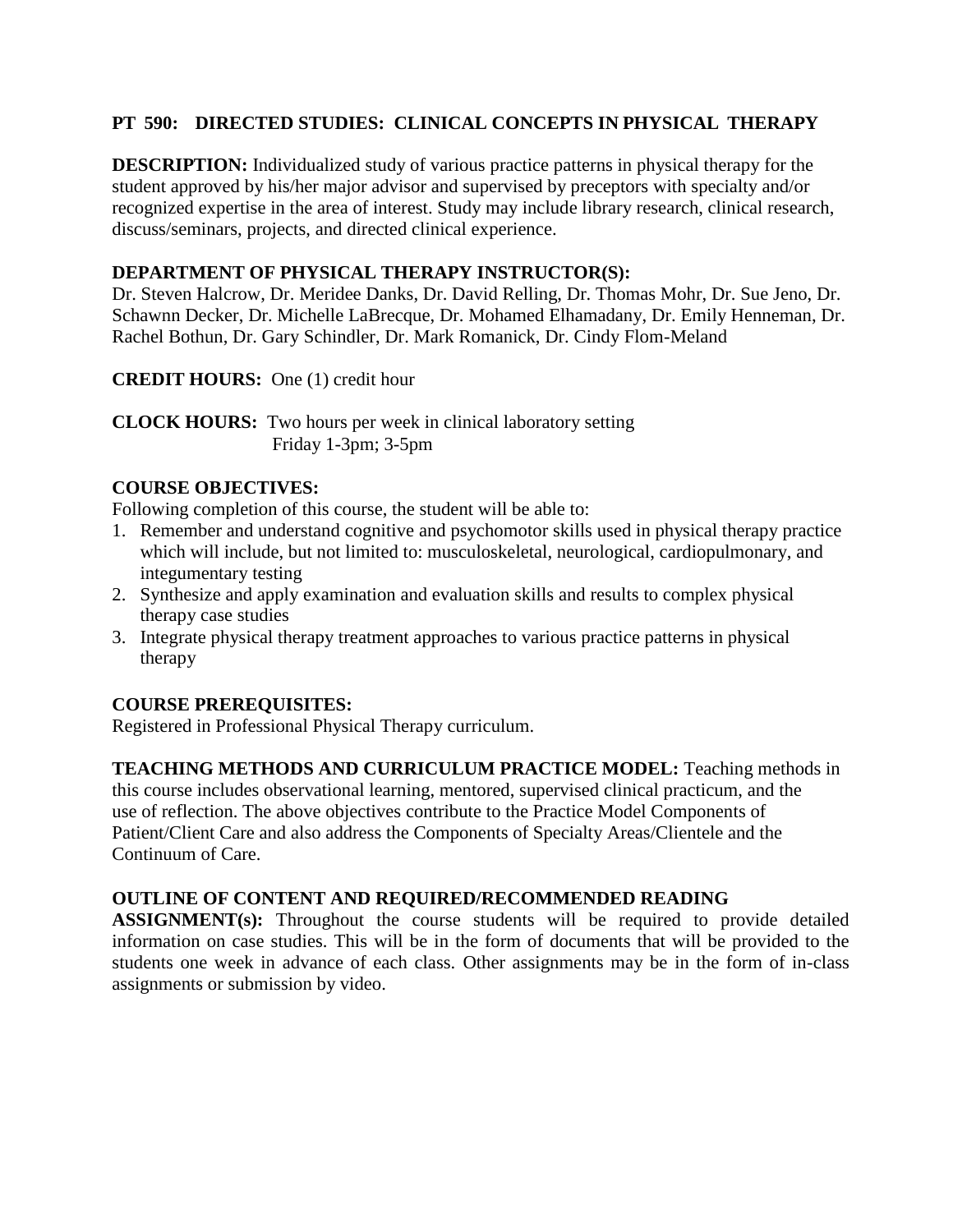| Date  | Time    | Group | Content                    |
|-------|---------|-------|----------------------------|
| 8/28  | $1 - 3$ | A&B   | Goniometry, MMT,           |
|       | $3 - 5$ | C&D   | <b>Vital Signs</b>         |
|       |         |       | (Bring your Black          |
|       |         |       | Bag)                       |
| 9/4   | $1-3$   | C&D   | <b>MSK Review</b>          |
|       | $3 - 5$ | A&B   |                            |
| 9/11  | $1-3$   | A&B   | Neuro/CardioPulm           |
|       | $3 - 5$ | C&D   | Review                     |
| 9/18  |         |       | No Class-                  |
|       |         |       | Comprehensive<br>Practical |
| 9/25  | $1-3$   | C&D   | Posture Lab                |
|       | $3 - 5$ | A&B   |                            |
| 10/2  | $1-3$   | A&B   | Gait Lab                   |
|       | $3 - 5$ | C&D   |                            |
| 10/9  | $1-3$   | C&D   | <b>MSK Case Study</b>      |
|       | $3 - 5$ | A&B   |                            |
| 10/16 | $1 - 3$ | A&B   | <b>MSK Case Study</b>      |
|       | $3 - 5$ | C&D   |                            |
| 10/23 | $1 - 3$ | C&D   | <b>Balance Lab</b>         |
|       | $3 - 5$ | A&B   |                            |
| 10/30 | $1-3$   | A&B   | Neuro Case Study           |
|       | $3 - 5$ | C&D   |                            |
| 11/6  | $1-3$   | C&D   | Neuro Case Study           |
|       | $3 - 5$ | A&B   |                            |
| 11/13 | $1 - 3$ | A&B   | CardioPulm Case Study      |
|       | $3 - 5$ | C&D   |                            |
| 11/20 | $1-3$   | C&D   | <b>Integumentary Case</b>  |
|       | $3 - 5$ | A&B   | Study                      |

### **PT 590: Directed Studies – Clinical Concepts in Physical Therapy** Fall 2020 Content Outline

\*Lab clothes will be required each day for this course

#### **EXAMINATIONS:**

No examinations will be given in this course.

#### **ATTENDANCE:**

Class attendance is expected 100% of the time. Students must first attempt to notify the clinical supervising physical therapist and the instructor by phone or in person *prior* to any absences.

### **MAKE UP WORK/ASSIGNMENTS:**

If an absence is anticipated, make up assignments should be completed *prior* to the absence. If an absence is unanticipated, arrangements for make-up assignments must be made *by the student within three days* of the student's return to classes. **Students may be assigned additional coursework for all absences.** Unexcused absences may result in failure of the course.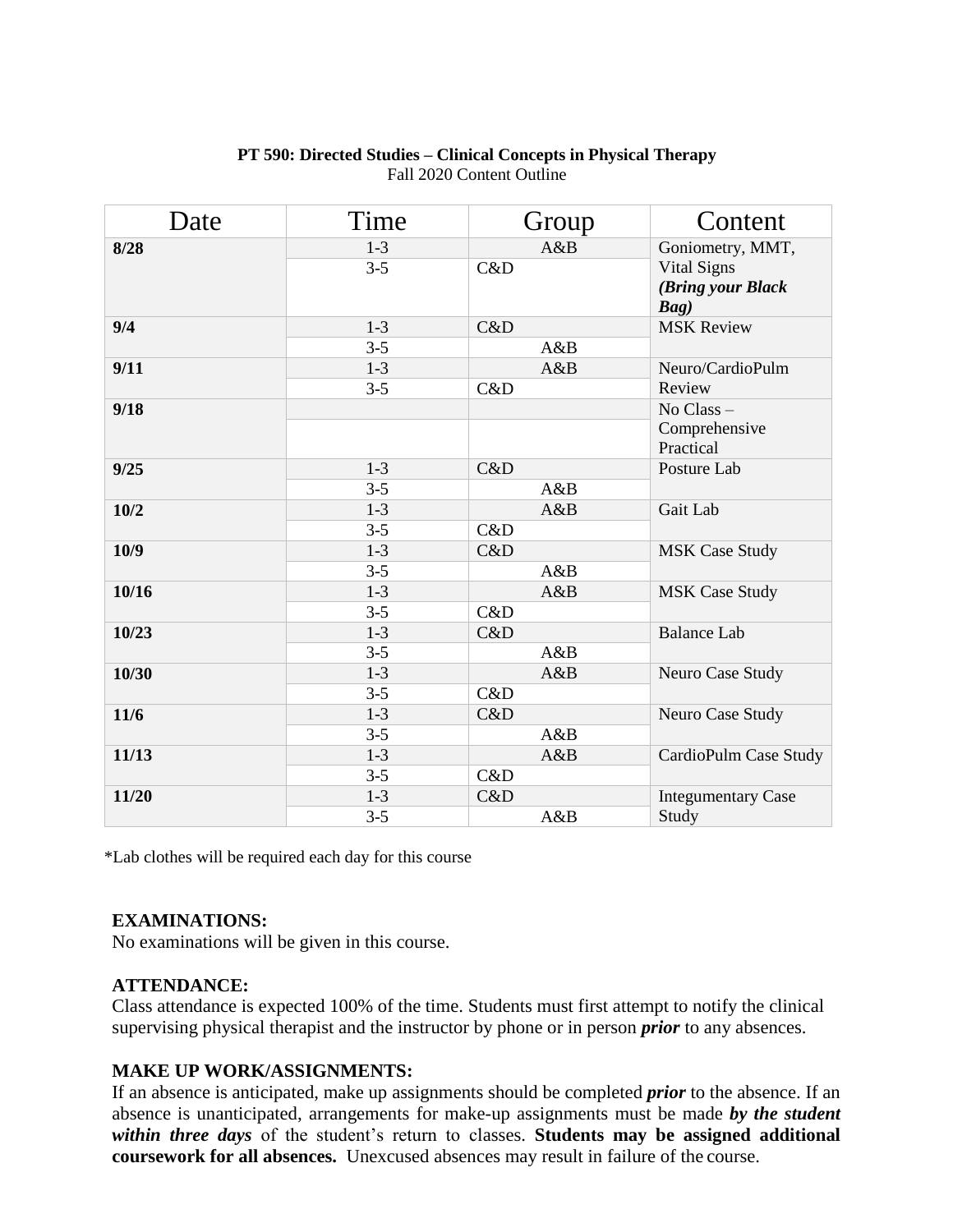#### **FINAL GRADE COMPOSITION:**

Case Studies documents: 75% In-class assignments/video submissions: 25%

#### **ACADEMIC INTEGRITY**:

In accordance with the rules concerning scholastic dishonesty in the *Code of Student Life*\* at the University of North Dakota, I affirm that I understand these rules and I agree to comply with them.

I will not:

- a) receive any additional information or assistance for any exam other that what was provided during class or approved tutor sessions
- b) copy from another student's test
- c) collaborate with or seek aid from another student who may have previously taken the exam
- d) knowingly use, buy, sell, steal, or solicit in whole or in part the contents of any exam
- e) bribe another person to obtain information about any exam

#### **DISABILITY ACCESS STATEMENT:**

Contact me, Steven Halcrow (steven.halcrow@und.edu) to request disability accommodations, discuss medical information, or plan for an emergency evacuation. To get confidential guidance and support for disability accommodation requests, students are expected to register with DSS at [www.UND.edu/disabililty-services/,](http://www.und.edu/disabililty-services/) 180 McCannel Hall, or 701.777.3425.

**NOTICE OF NONDISCRIMINATION:** It is the policy of the University of North Dakota that no person shall be discriminated against because of race, religion, age, color, gender, disability, national origin, creed, sexual orientation, gender identity, genetic information, marital status, veteran's status, or political belief or affiliation and the equal opportunity and access to facilities shall be available to all. Concerns regarding Title IX, Title VI, Title VII, ADA, and Section 504 may be addressed to Donna Smith, Director of Equal Employment Opportunity/Affirmative Action and Title IX Coordinator, 401 Twamley Hall,

701.777.4171, [und.affirmativeactionoffice@UND.edu o](mailto:und.affirmativeactionoffice@UND.edu)r the Office for Civil Rights, U.S. Dept. of Education, 500 West Madison, Suite 1475, Chicago, IL 60611 or any other federal agency.

**REPORTING SEXUAL VIOLENCE:** If you or a friend has experienced sexual violence, such as sexual assault, domestic violence, dating violence or stalking, or sex-based harassment, please contact UND's Title IX Coordinator, Donna Smith, for assistance: 701.777.4171; [donna.smith@UND.edu o](mailto:donna.smith@UND.edu)r go t[oUND.edu/affirmative-action/title-ix.](http://und.edu/affirmative-action/title-ix/index.cfm)